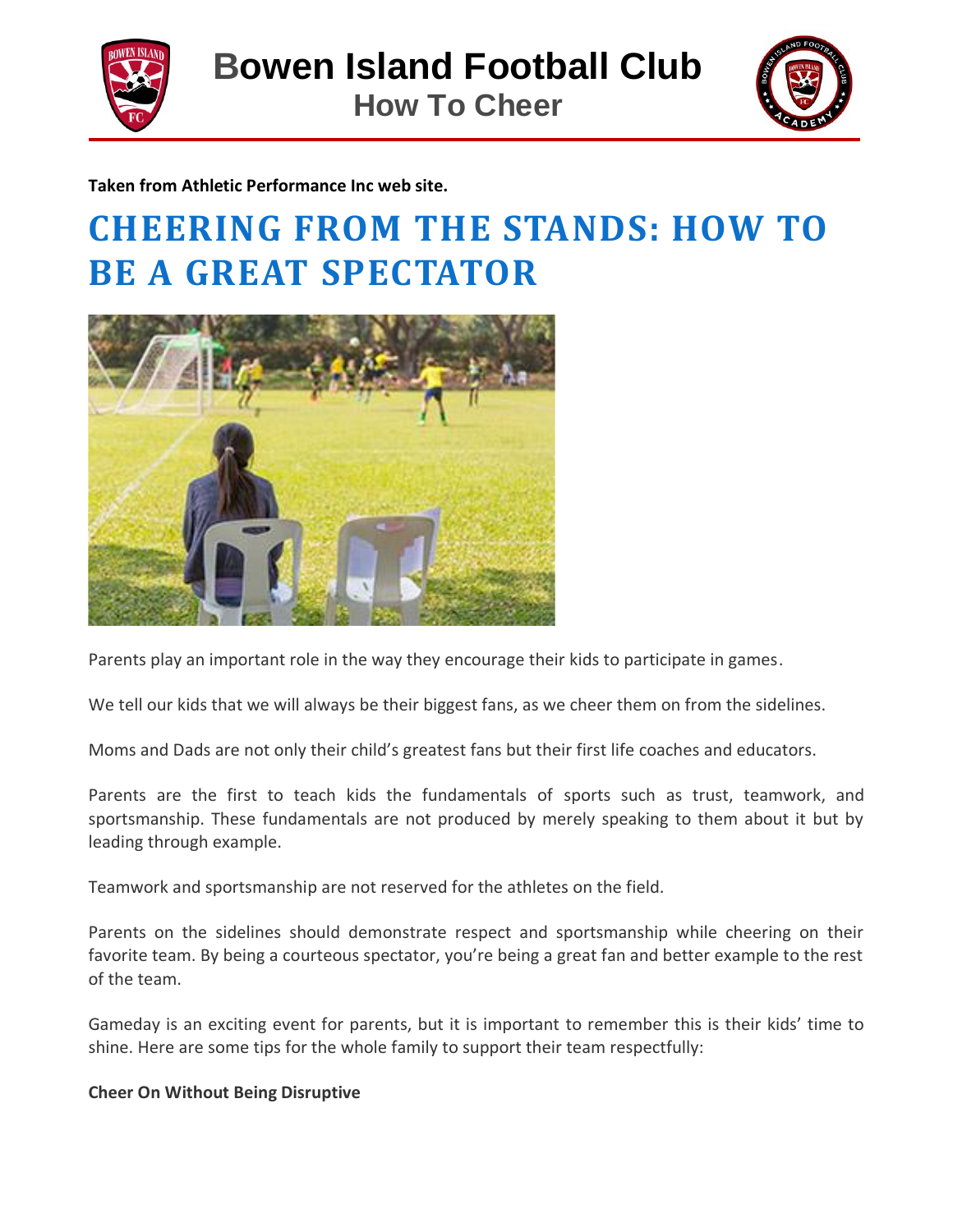Gameday is exciting, and every parent wants to be the loudest voice in the stands. Trying to compete to be heard can be distracting to those around you and may also be calling negative attention to your athlete as well.

Kids like to know they have support in the stands and are thrilled to hear their name and feel they have personal cheerleaders.

Celebrating a goal or a good pass is encouraging and a positive way of supporting your child. Don't forget other parents are there with you too!

Encourage the Whole Team. Don't Make it About Yourself or Your Kid.

Calling too much attention to your athlete may overwhelm or embarrass them. Even if you feel it is encouraging, they may take it otherwise.

Remember that your child participates on a team, and feels good when the whole team is doing well. Being a voice of support for every kid on the team is a great way to be a positive fan.

The game is about everyone having fun and not about your kid winning or losing!

#### **Let Coaches Do Their Job**

Parents may be their child's first coach, but they will not be the only ones.

Sports Coaches ensure safe, responsible and fair gameplay for each of their athletes. They too act as an educator in each student's lives.

#### **Show Support, Don't Coach**

Parents may think they know best for their kid, but coaches know the game inside and out.

Their role as a sports educator is to teach proper technique, sportsmanship, safety, and being a team player.

Letting coaches do their job is an important display of trust in part of the parent's. They too know what is best for their students and team.

Shouting instructions from the sidelines is disrespectful to your child and their coach.

Coaches think hard about strategy and gameplay beforehand and need as much support from the stands as the team gets. Stand by the coach and their calls. Do not try and fight them or accuse them of bad decisions.

Remain a cheering voice in the stands as a team fan and not a "backseat driver," on the field sidelines.

#### **Be a Positive Voice in the Stands**